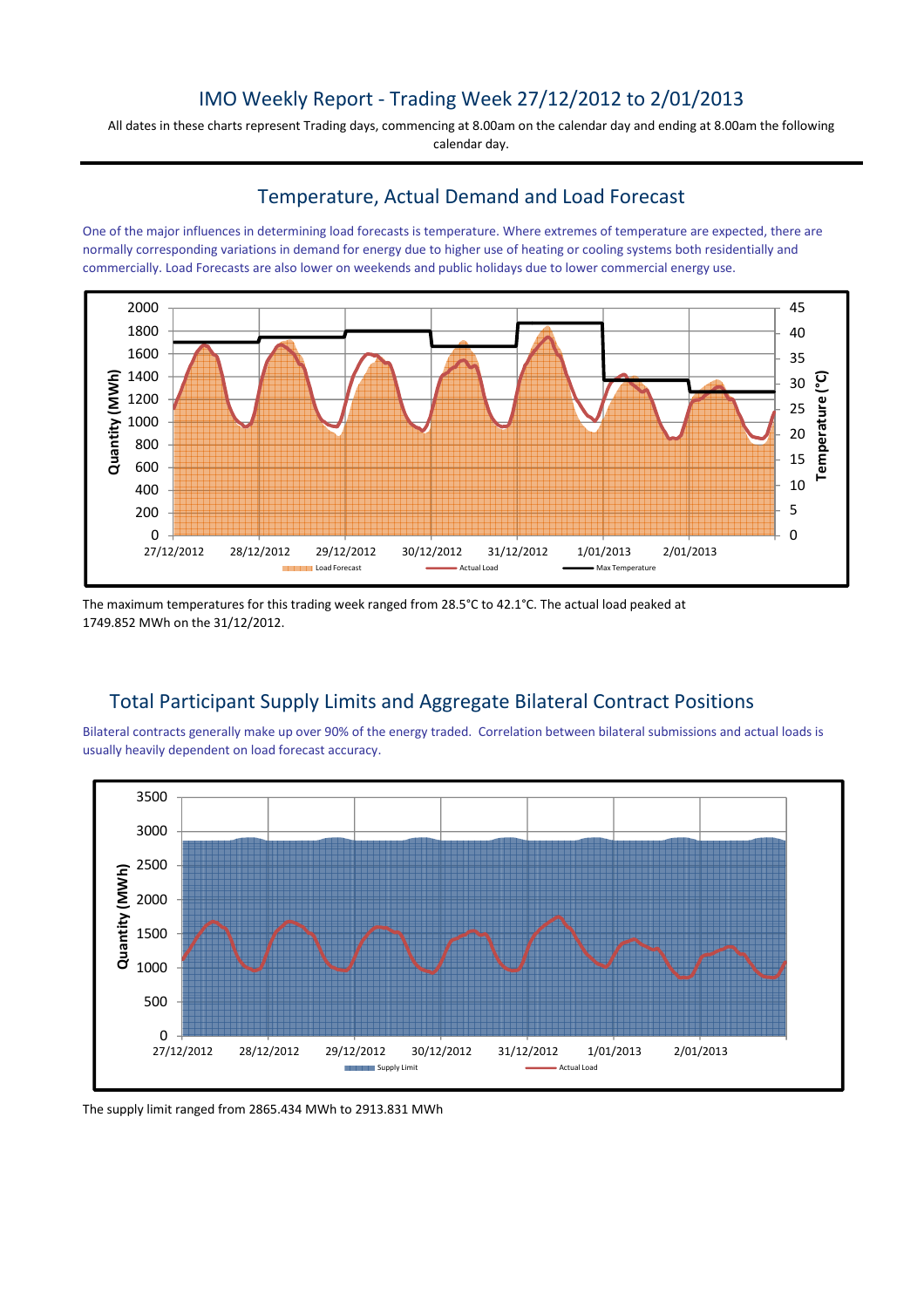#### Net Balancing Market Trades

Bilateral contracts and STEM trading are generally based on the forecast energy requirements of Participants. When the forecast requirements are higher or lower than the actual requirements for a day, this Market energy must be bought and sold in the balancing mechanism. This graph shows the estimated net balancing trades.



The majority of the balancing activity this week occurred within Balancing Supply. The maximum balancing demand for the week reached 184.598 MWh on the 31/12/2012. The maximum balancing supply for the week reached -312.62 MWh on the 27/12/2012.

### Total Traded Energy

This chart represents a comparison between the total net energy that is traded in Bilateral Contracts, the STEM and the balancing mechanism. Balancing Supply represents cases in which the total contract position is greater than the demand and customers must supply energy back to balancing. Balancing Demand represents cases in which the total contract position is less than the demand and customers must purchase energy from balancing.



Total balancing supply equalled -26041.62 MWh whereas total balancing demand equalled 5842.59 MWh. The Total STEM Traded quantity was 12487.542 MWh, with the STEM Clearing Quantity ranging between 11.494 MWh and 104.089 MWh.